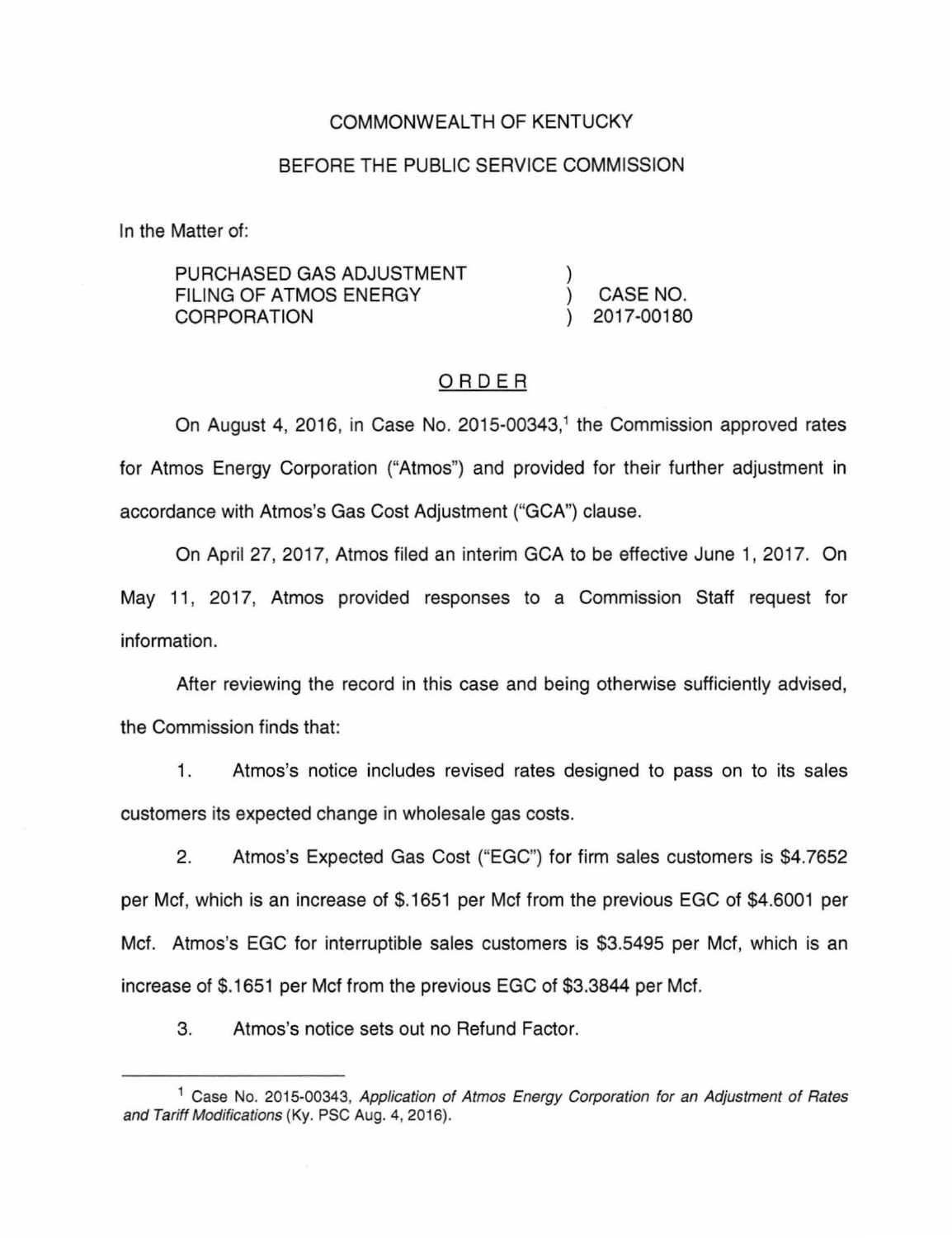4. Atmos's notice sets out a Correction Factor ("CF") of \$.2109 per Met, which is no change from its previous CF.

5. Atmos's notice sets out a Performance Based Rate Recovery Factor ("PBRP') of \$.1719 per Met, which is no change from its previous PBRF.

6. Atmos's GCAs are \$5.1480 per Met for firm sales customers and \$3.9323 per Met for interruptible sales customers. The impact on firm sales customers is an increase of \$.1651 per Met from the previous GCA of \$4.9829 per Mcf. The impact on interruptible sales customers is an increase of \$.1651 per Met from the previous GCA of \$3.7672 per Mcf.

7. The rates set forth in the Appendix to this Order are fair, just and reasonable, and should be approved for final meter readings by Atmos on and after June 1, 2017.

IT IS THEREFORE ORDERED that:

1. The rates set forth in the Appendix to this Order are approved for final meter readings on and after June 1, 2017.

2. Within 20 days of the date of this Order, Atmos shall file with this Commission, using the Commission's electronic Tariff Filing System, revised tariff sheets setting out the rates approved herein and reflecting that they were approved pursuant to this Order.

-2- Case No. 2017-00180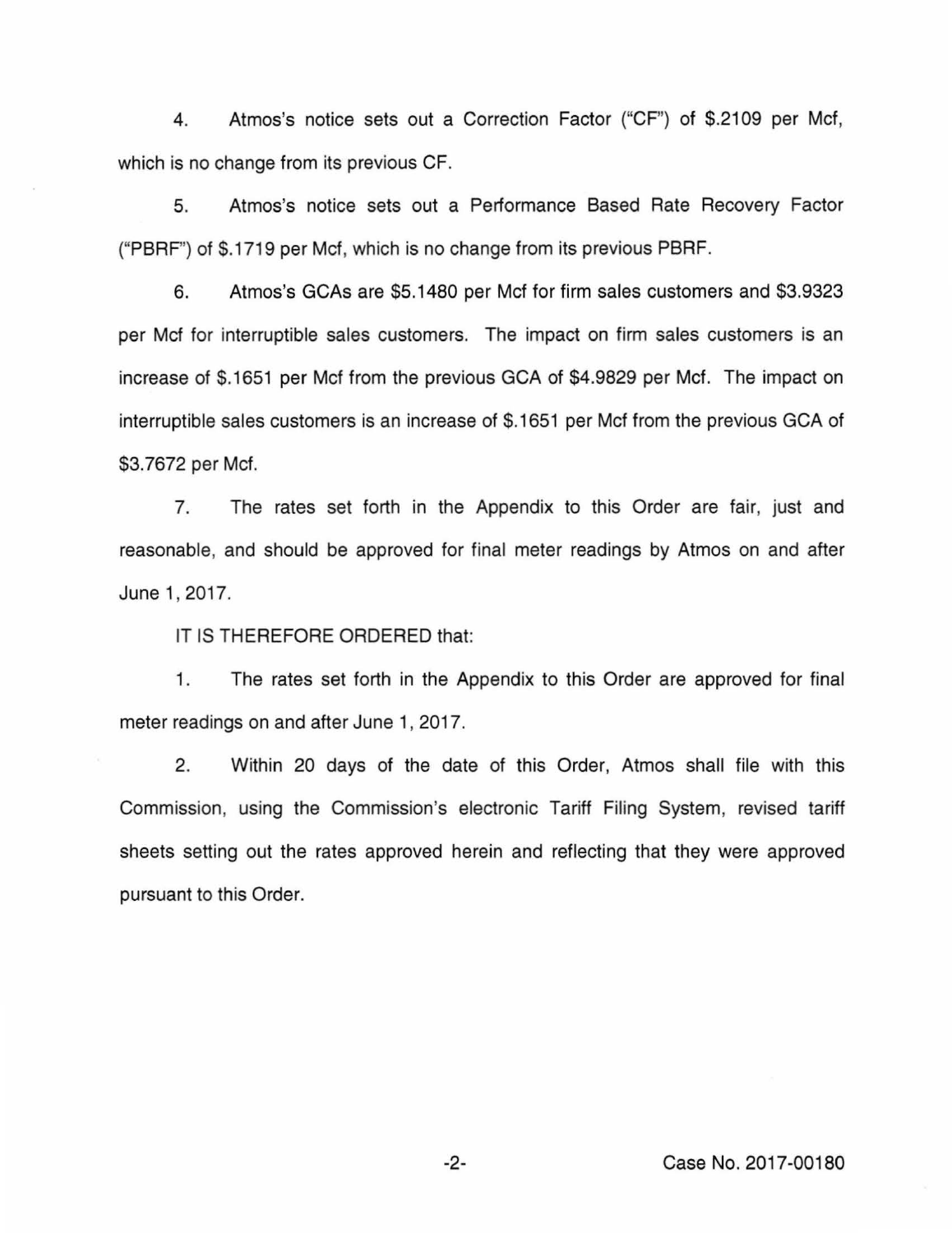By the Commission



ATTEST:

Frecutive R. Mathews

Case No. 2017-00180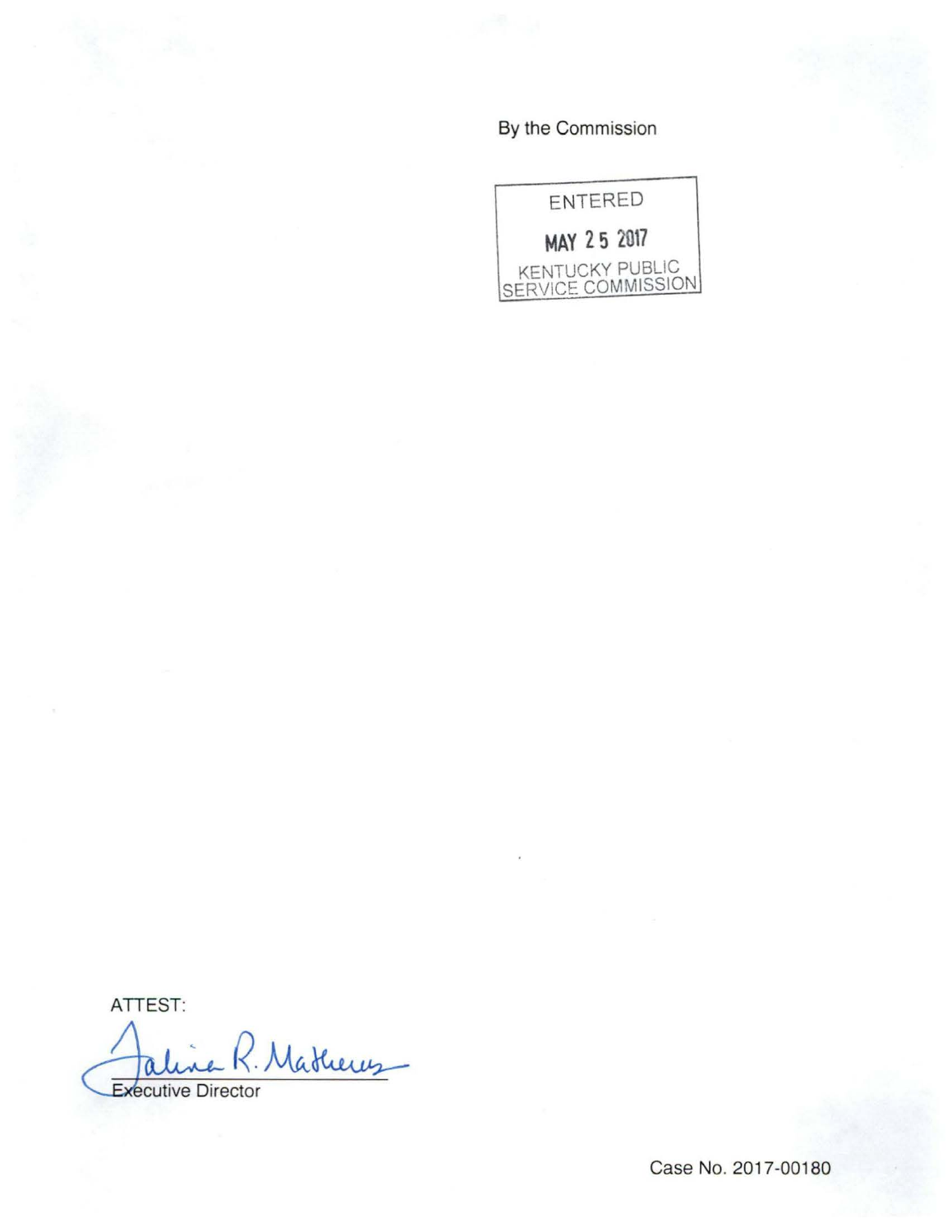# APPENDIX

# APPENDIX TO AN ORDER OF THE KENTUCKY PUBLIC SERVICE COMMISSION IN CASE NO. 2017-00180 DATED **MAY 2 5 2017**

The following rates and charges are prescribed for the customers in the area served by Atmos Energy Corporation. All other rates and charges not specifically mentioned herein shall remain the same as those in effect under authority of the Commission prior to the effective date of this Order.

## RATES:

Applicable to: General Sales Service Rate G-1

### Gas Cost Adjustment

To each bill rendered under the above-named rate schedule there shall be added an amount equal to: \$5.1480 per Mcf of gas used during the billing period.

Applicable to: Interruptible Sales Service Rate G-2

### Gas Cost Adjustment

To each bill rendered under the above-named rate schedule there shall be added an amount equal to: \$3.9323 per Mcf of gas used during the billing period.